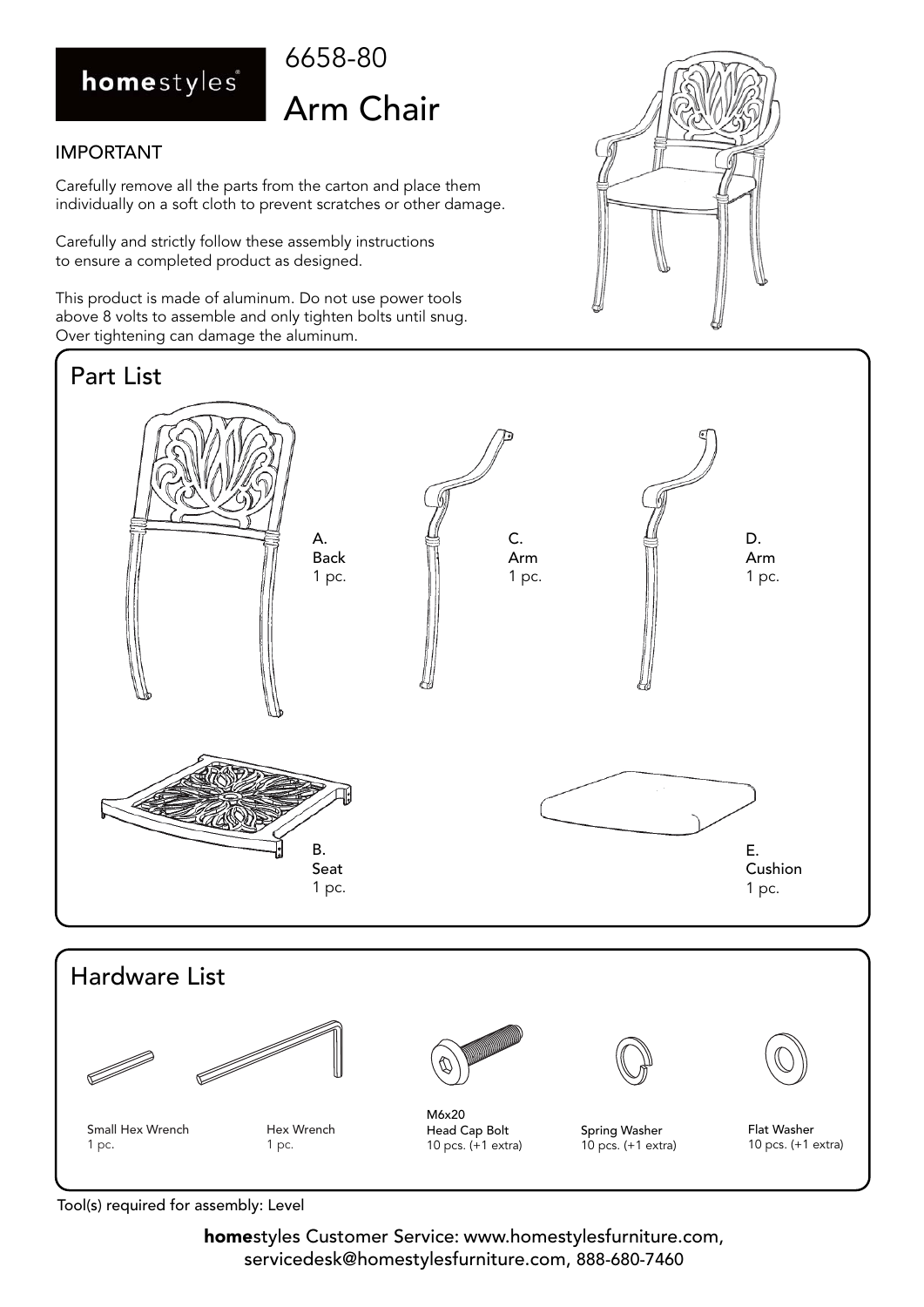#### Assembly Instructions 2/3

#### IMPORTANT

- Use a soft cloth between these parts and the floor. -
- Do not use power tools above 8 volts to assemble. -
- Do not tighten all the bolts until each part is properly assembled. -
- Keep Hex Wrench as the bolts may need to be tightened in the future.

#### STEP 1

Attach Seat (B) to Back (A) with Flat Washers, Spring Washers and Head Cap Bolts, tightening bolts only halfway. (See Figure 1)



#### STEP 2

A

Attach unit to Arm (D) with Flat Washers, Spring Washers and Head Cap Bolts, tightening bolts only halfway.

Attach Arm (C) to unit with Flat Washers, Spring Washers and Head Cap Bolts, tightening bolts only halfway.

Tighten all Bolts used in Steps 1 and 2.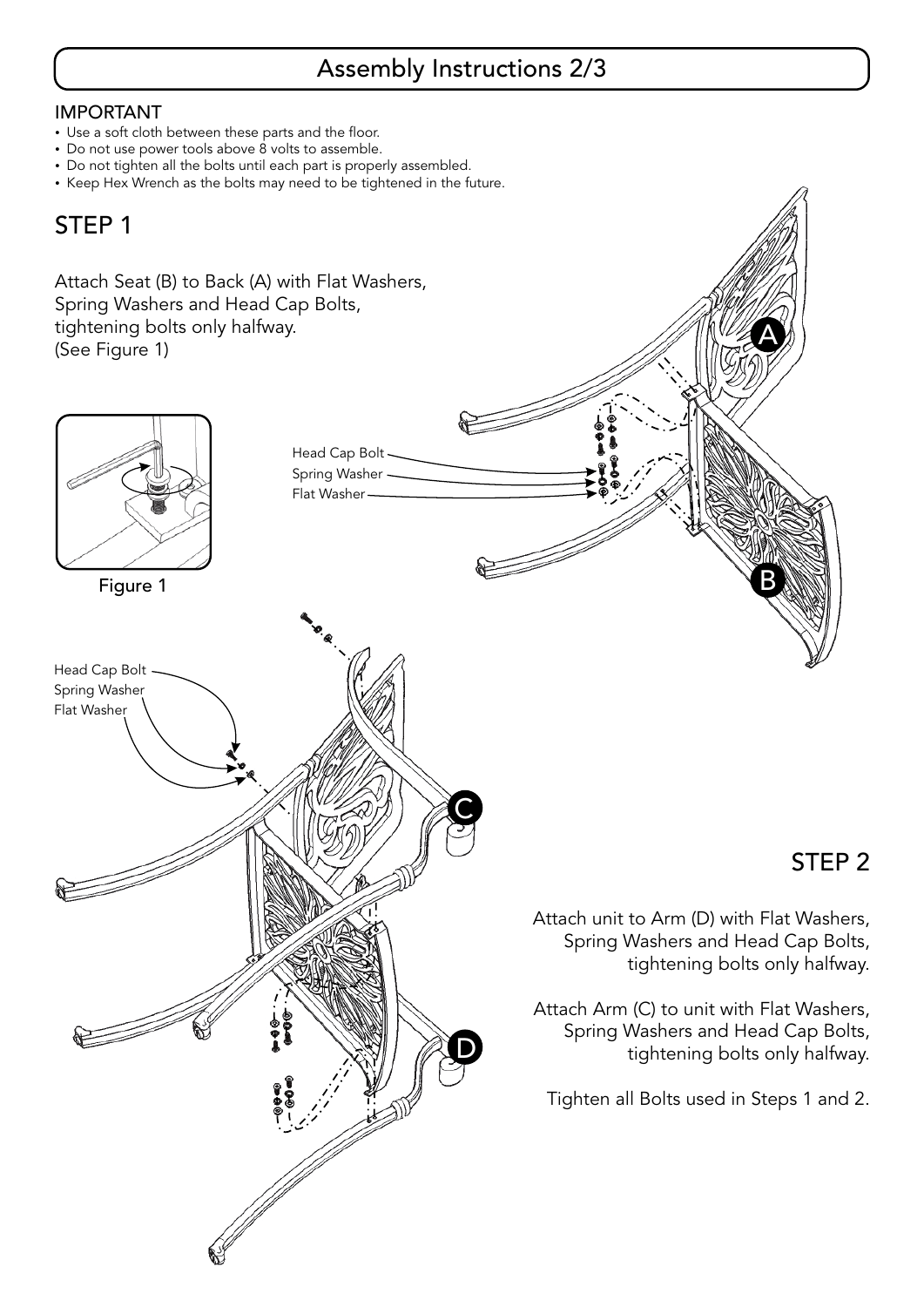#### Assembly Instructions 3/3



#### STEP 3

Turn unit to its upright position.

Place Cushion (E) onto unit.

#### STEP 4

Use velcro on Cushion (E) to attach to unit. (See Figure 2)

Level unit by adjusting the adjustable levelers on bottom of unit. (See Figure 3)







Figure 2 Figure 3